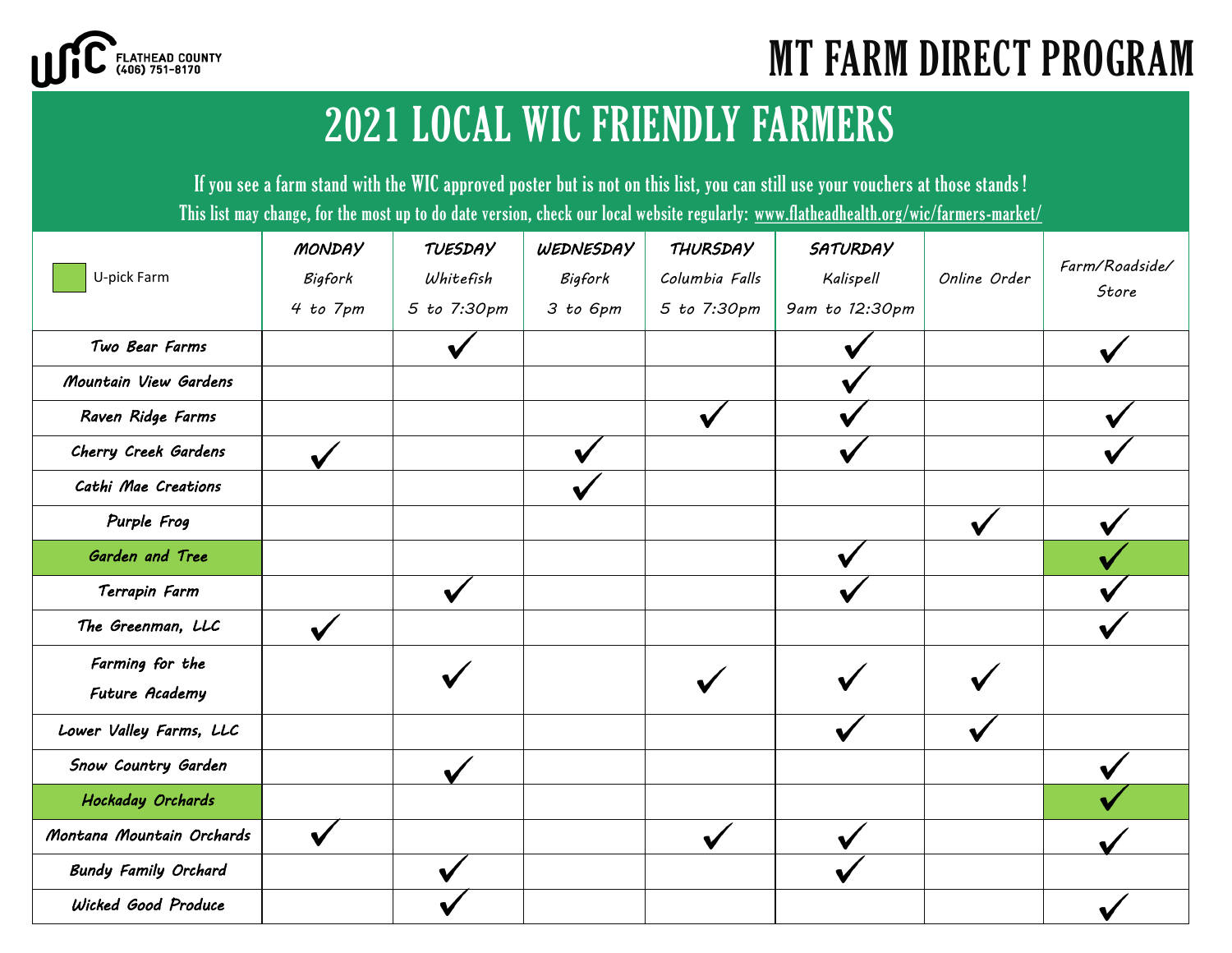

### 2021 ONLINE AND ROADSIDE/FARM INFORMATION

*Please be prepared and see hours below, visit farms websites or call for changes before visiting.*

| <b>Accepts Online Orders</b><br>Visit Roadside/Farm/Store | Location / Days Open                                                  | Phone #      | Link                                           |  |
|-----------------------------------------------------------|-----------------------------------------------------------------------|--------------|------------------------------------------------|--|
| The Farmers' Stand<br>(Two Bear Farms)                    | Whitefish Mountain Mall, Suite 10<br>6475 US-93, Whitefish            | 406-871-1761 | www.thefarmersstand.com                        |  |
| Raven Ridge Farms                                         | 435 Anderson Lane, Kalispell                                          | 406-212-3855 | www.facebook.com/raven.ridgefarm               |  |
| Cherry Creek Gardens                                      | 116 Treweek Drive, Kalispell<br>Tuesday & Thursday                    | 406-212-0063 | www.cherrycreekgardens.com                     |  |
| Garden and Tree                                           | 411 Solberg Drive, Kalispell<br>By appointment only, call to schedule | 406-257-8124 | No link, farmer picks produce, client picks up |  |
| Terrapin Farm                                             | 6505 Farm to Market Rd, Whitefish<br>Monday - Saturday                | 406-862-6362 | www.facebook.com/TerrapinFarm                  |  |
| Purple Frog                                               | Online sales only, Tuesday and Friday<br>Pick-up drive thru 4-6pm     | 406-862-0621 | www.purplefroggardens.com                      |  |